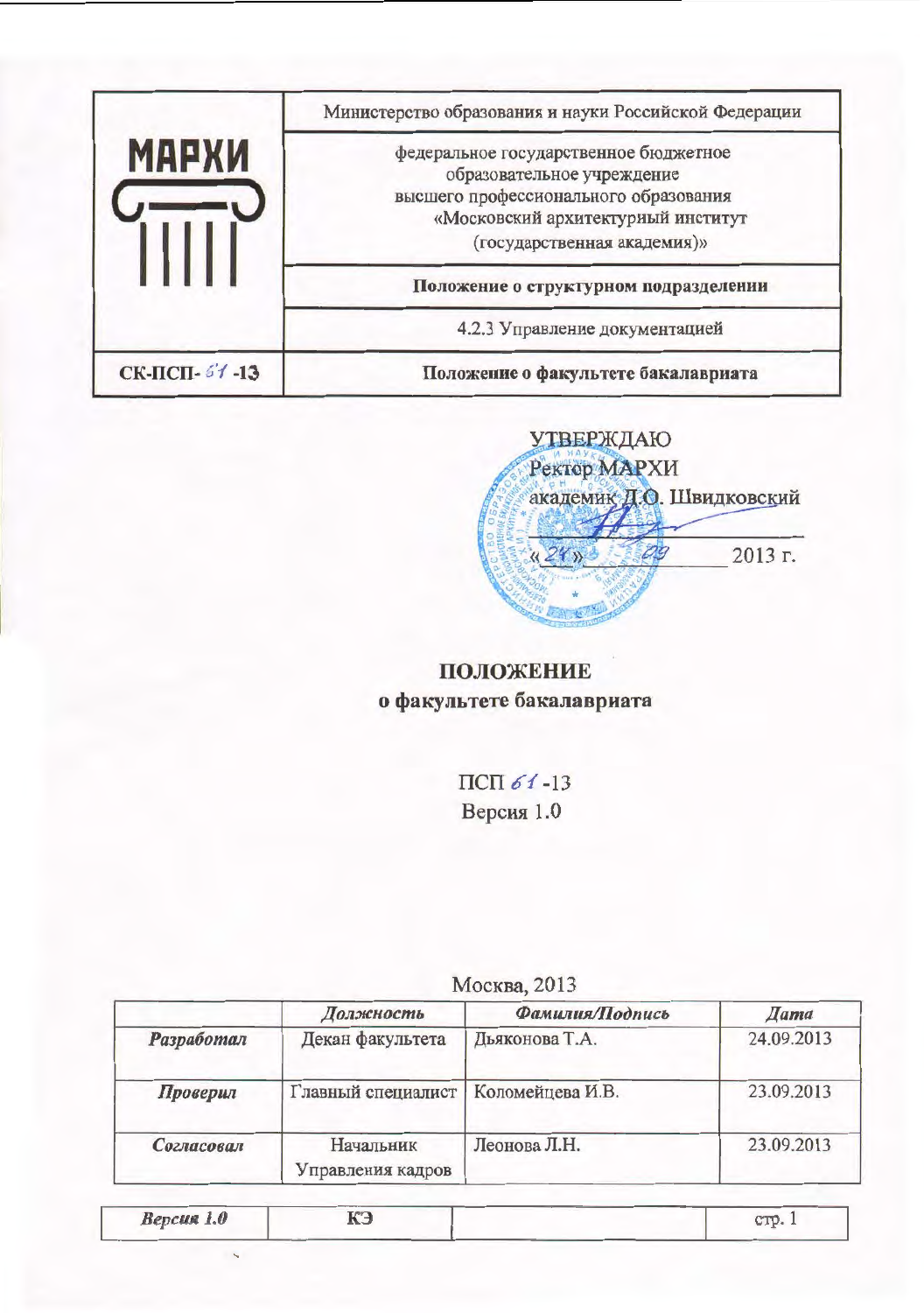### 1 Общие положения

1.1. Настоящее Положение разработано на основании и в соответствии с Федеральным законом от 29 декабря 2012 г. №273-ФЗ, Типовым положением об образовательном учреждении высшего профессионального образования, утвержденным постановлением Правительства Российской Федерации от 14 февраля 2008 г. №71, Уставом Московского архитектурного института (государственной академии).

Настоящее Положение определяет экономические и правовые основы деятельности, а также права и обязанности факультета бакалавриата (далее -Факультет).

 $1.2.$ Факультет является структурным подразделением Московского архитектурного института (государственной академии) (далее - МАРХИ), осуществляющим учебную, методическую, учебно-воспитательную  $\mathbf{M}$ внеучебную работу со студентами МАРХИ по очной форме обучения на основании и в соответствии с лицензией и свидетельством о государственной аккредитации МАРХИ.

1.3. Контроль за деятельностью Факультета осуществляет проректор по учебной работе.

1.4. В своей деятельности Факультет руководствуется Уставом МАРХИ, настоящим Положением, приказами ректора и распоряжениями проректоров, нормативными актами Министерства образования и науки Российской Федерации, Федеральной службы по надзору в сфере образования и науки.

 $1.5.$ Местонахождение факультета бакалавриата:  $\Gamma$ . Москва, ул. Рождественка, д. 11/4, стр. 4, корп. 1.

1.6. Выделенные факултету служебные, учебные, лабораторные и др. помещения закрепляются приказом ректора МАРХИ.

1.7. Структура и численность факультета утверждает ректор МАРХИ.

1.8. Прекращение деятельности факультета осуществляется путем его ликвидации или реорганизации.

1.9. Факультет реорганизуется или ликвидируется приказом ректора на основании соответствующего решения Ученого совета МАРХИ.

| <b>Версия</b> 1.0 | TCT<br>n J | $\alpha$ rrsse<br>$\overline{\phantom{a}}$ |
|-------------------|------------|--------------------------------------------|
|                   |            |                                            |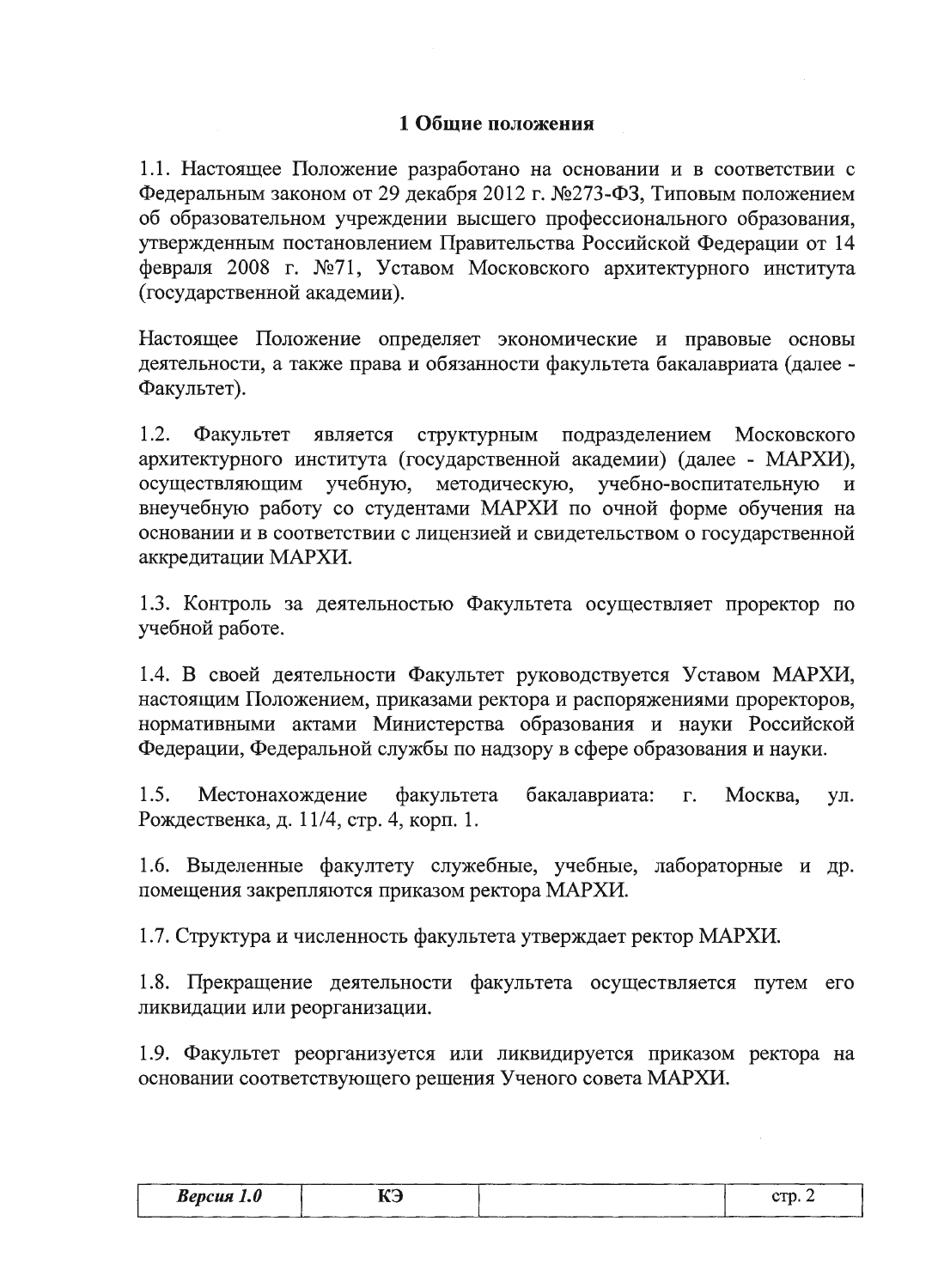1.10. При реорганизации факультета имеющиеся на факультете документы по основной деятельности должны быть своевременно переданы на хранение правопреемнику, а при ликвидации - в архив МАРХИ.

1.11. Высшим коллегиальным органом управления факультета бакалавриата является совет факультета бакалавриата.

Полномочия совета определяются настоящим положением о факультете и положением о совете факультета.

1.12. Факультет бакалавриата возглавляет декан. Декан избирается Ученым советом МАРХИ путем тайного голосования, сроком на пять лет из числа наиболее квалифицированных и авторитетных специалистов, имеющих ученую степень и (или) ученое звание.

Декан считается избранным, если за него проголосовало наибольшее число членом Ученого совета МАРХИ, принимавших участие в голосовании, но не менее 50% плюс один голос. На основании результатов голосования и протокола о выборах декана ректор МАРХИ заключает срочный трудовой договор с избранным деканом и издает приказ о его назначении на должность.

Декан факультета в соответствии с действующим законодательством Российской Федерации может быть досрочно освобожден от должности по решению Ученого совета по представлению Совета факультета или ректора МАРХИ.

1.13. факультета бакалавриата Должностные инструкции декана утверждаются ректором МАРХИ.

# 2. Основные задачи Факультета

2.1. Удовлетворение потребности личности в интеллектуальном, культурном и нравственном развитии посредством получения высшего образования на основе неразрывного единства процесса обучения, научных исследований и проектирования.

2.2. Формирование у обучающихся гражданской позиции, способности к труду и жизни в современных условиях.

2.3. Учебная, методическая, учебно-воспитательная и внеучебная работа со студентами МАРХи по очной форме обучения.

| <b>Версия</b> 1.0 | <b>TAN</b><br>ື |     | $\sim$ THM |
|-------------------|-----------------|-----|------------|
|                   |                 | ___ |            |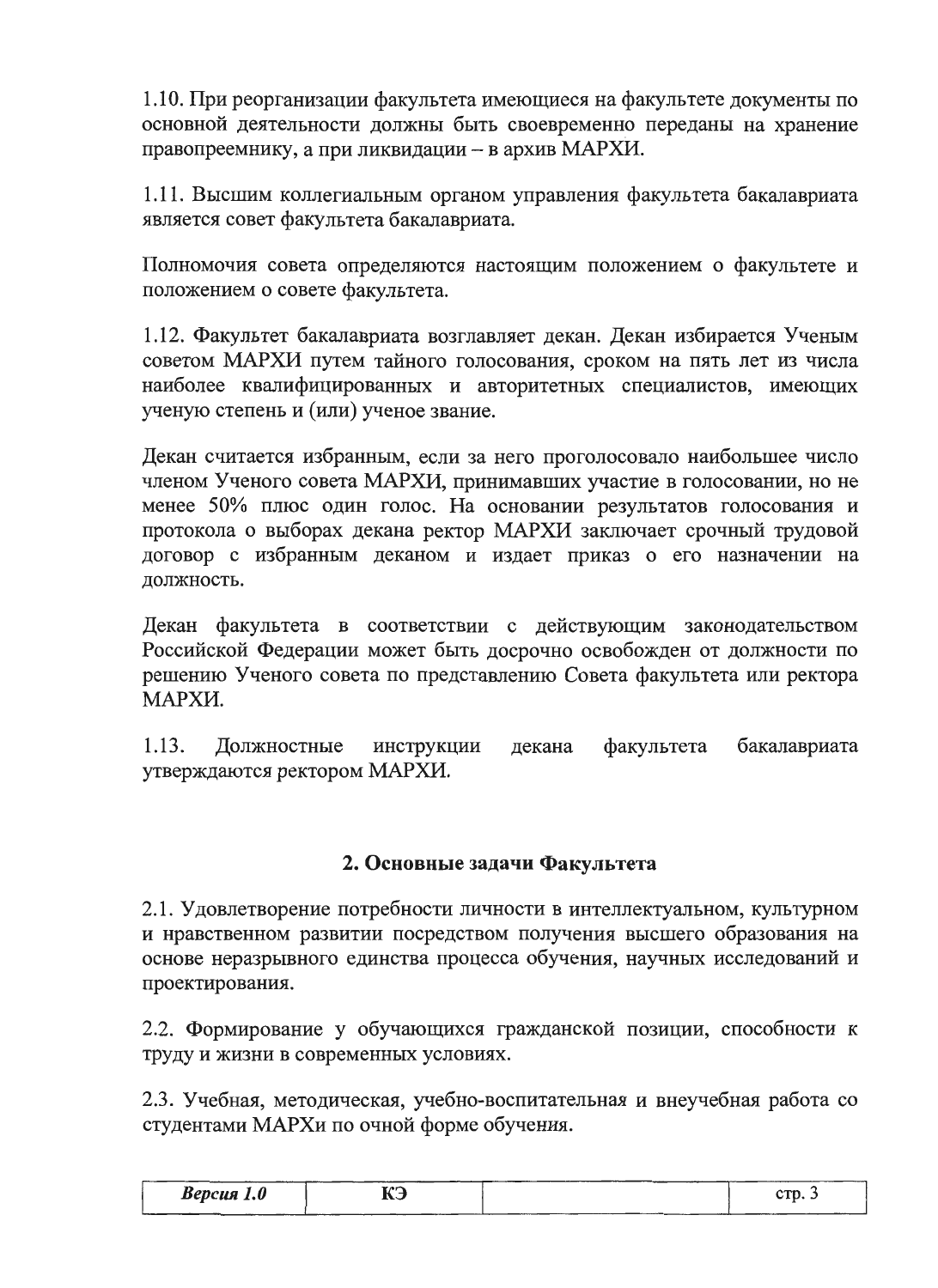# 3. Функции Факультета

### 3.1 Учебно-методическая работа

- Проведение всех видов учебных занятий по профилю Факультета в соответствии с учебными планами, рабочими учебными программами и графиком учебного процесса на высоком научном, методическом и организационном уровне по основным образовательным программам.

- Проведение учебных и производственных практик, самостоятельная работа студентов в учебное и внеучебное время;

- Проведение текущего контроля всех видов учебных мероприятий, предусмотренных учебными планами Факультета, программами дисциплин и промежуточной аттестации;

Подготовка изменение учебных направлениям  $\, {\bf N}$ планов  $\Pi$ <sup>O</sup> (специальностям) в части распределения объёма учебных дисциплин, в соответствии Федеральными государственными  $\mathbf c$ образовательными стандартами;

- Разработка учебных планов по всем видам учебных мероприятий, осуществляемых факультетом  $\mathbf{B}$ Государственными соответствии  $\mathbf{c}$ образовательными стандартами;

- Организация подготовки учебных и методических пособий, учебнометодических комплексов дисциплин кафедрами по общим и специальным курсам, а также рецензирование учебников, учебных пособий по поручению ректората МАРХИ;

- Рассмотрение индивидуальных планов учебной и методической работы преподавателей, обеспечивающих учебный процесс на Факультете;

- Организация обобщения и распространение опыта работы лучших преподавателей;

- Разработка и осуществление мероприятий по внедрению в учебный процесс новых технологий обучения и использованию их при проведении учебных занятий:

Взаимодействие учебно-методическими  $\mathbf{C}$ соответствующими объединениями по специальностям.

| <b>Версия</b> 1.0 | <b>TAC</b><br>. . | crp. |
|-------------------|-------------------|------|
|                   | NJ                |      |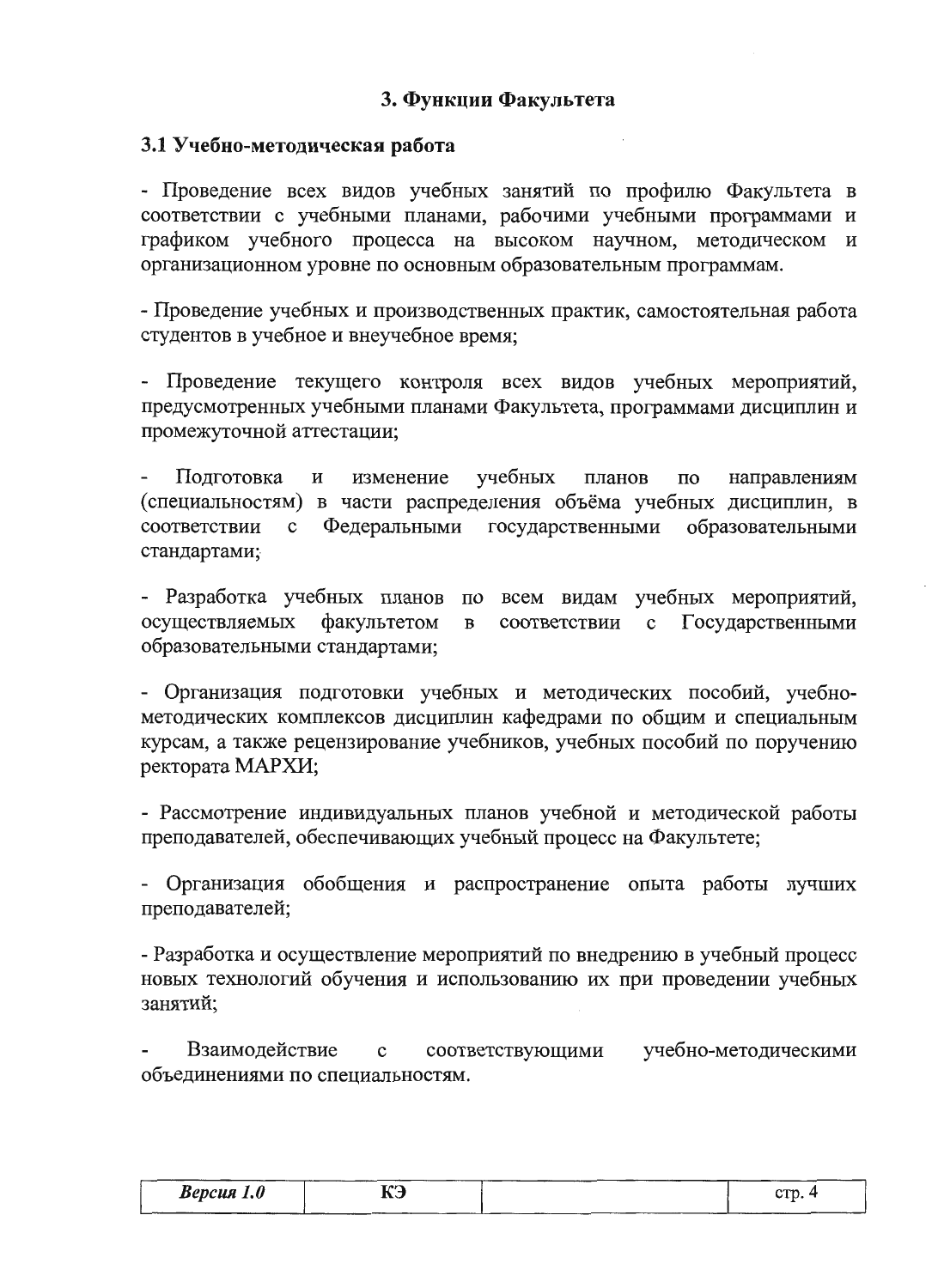# 3.2 Основная учебно-воспитательная и внеучебная деятельность

- Участие Факультета в профориентационной работе с учащимися средних и средних специальных учебных заведений, а так же со специалистами, имеющими среднее и высшее профессиональное образование отличное от профиля МАРХИ, в организации набора и приема студентов по специальностям Факультета;

- Содействие академической мобильности студентов и преподавателей Факультета;

- Оказание помощи студентам в организации и проведении самостоятельной работы и внеучебных мероприятий;

### 3.3 Деятельность по повышению качества образования

Постоянное совершенствование учебного процесса и качества образования путем:

- интеграции образовательного процесса с наукой и производством;

- реализации учебного плана посредством составления рабочих программ модулей обучения;

- улучшения учебно-методического и материально-технического обеспечения образовательного процесса;

- совершенствования учебно-воспитательной работы со студентами;

- участия в реализации системы менеджмента качества учебного процесса на факультете.

# 4 Организационная структура, кадровый состав и управление Факультетом

### 4.1 Организационная структура

4.1.1 Организационная структура и штатное расписание Факультета утверждаются ректором МАРХИ.

В состав факультета входят:

Деканат факультета бакалавриата

Кафедры:

- кафедра Архитектуры жилых зданий;

- кафедра Истории архитектуры и градостроительства;

| __<br>Версия<br>$\sqrt{ }$ | ぜんへ<br>-- | etp. 5 |
|----------------------------|-----------|--------|
| 1.0 <sub>1</sub>           | nj        |        |
|                            |           |        |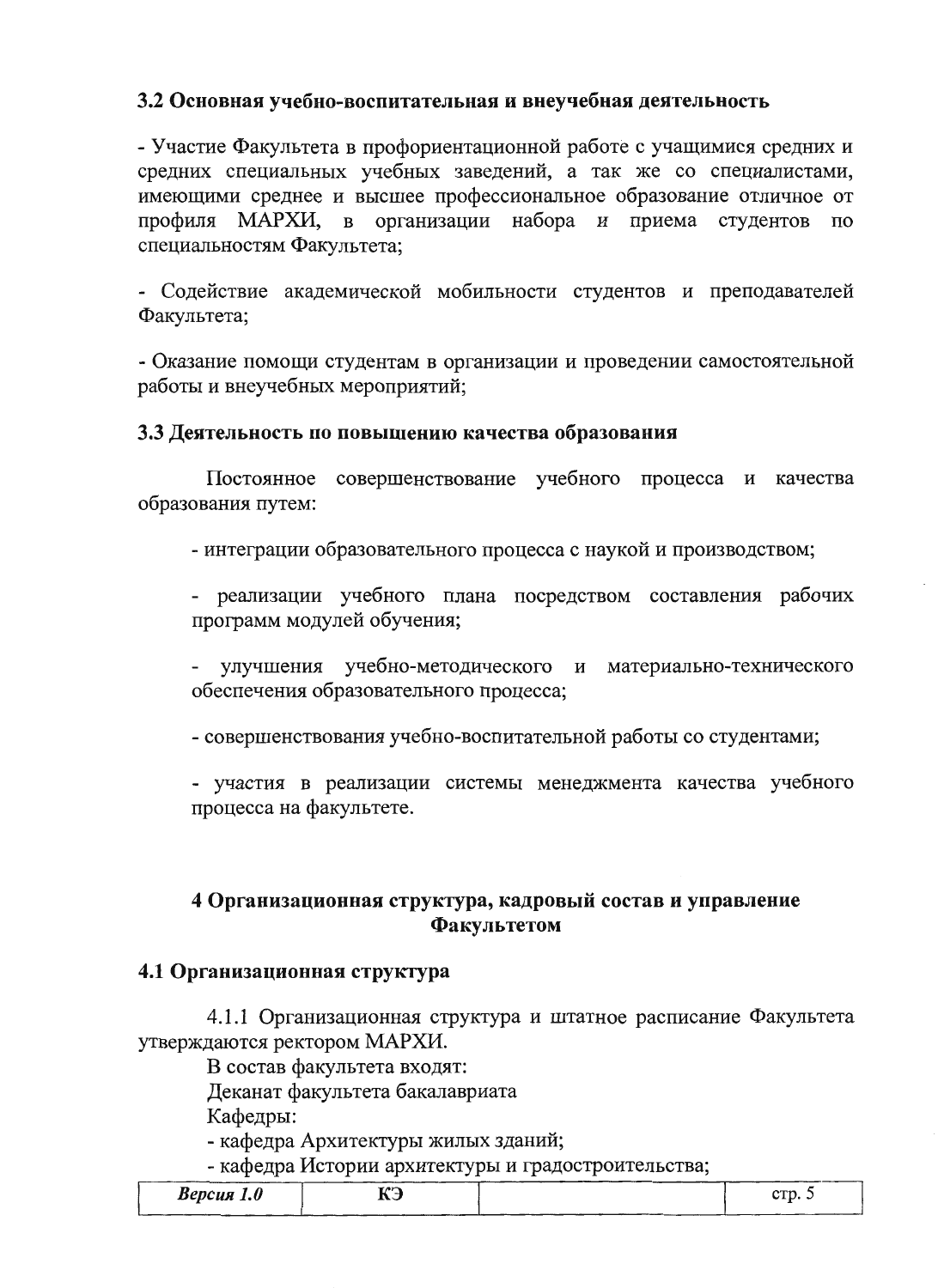- кафедра Философии;

- кафедра Конструкций зданий и сооружений;

- кафедра Инженерного оборудования зданий;

- кафедра Архитектурной физики;

- кафедра Архитектурной практики.

4.1.2 Основным органом управления Факультетом является Деканат факультета бакалавриата (далее - Деканат).

4.1.2.1 В структуре и штатном расписании Деканата предусмотрены следующие должности: декан факультета, специалисты по учебнометодической работе, лаборанты.

### 4.2 Статус и функции деканата

4.2.1 Деканат является отдельным структурным подразделением МАРХИ, координирующим деятельность Факультета.

4.2.2. Задачи Деканата.

Деканат факультета бакалавриата:

- реализует систему менеджмента качества учебного процесса на Факультете;

**BCe** учебной, учебно-исследовательской, организует виды воспитательной работы студентов на методической и факультете. технической подготовки, учета и всех видов отчетности на Вечернем факультете;

- принимает участие в разработке, согласовании учебно-методических материалов, планов, программ, обеспечивающих регламентацию учебновоспитательной работы на факультете;

работу кафедр, организует, координирует  $\mathbf{M}$ контролирует профессорско-преподавательского состава и факультета в целом;

- организует техническую подготовку учебного процесса, учет и все виды отчетности на Факультете.

### 4.3 Функции деканата

### по организации и ведению учебного процесса

- формирование структуры контингента факультета (учебные группы, старосты);

| <b>Версия</b> 1.0 | TM<br>-<br>≛ | стр. 6 |
|-------------------|--------------|--------|
| ____              |              |        |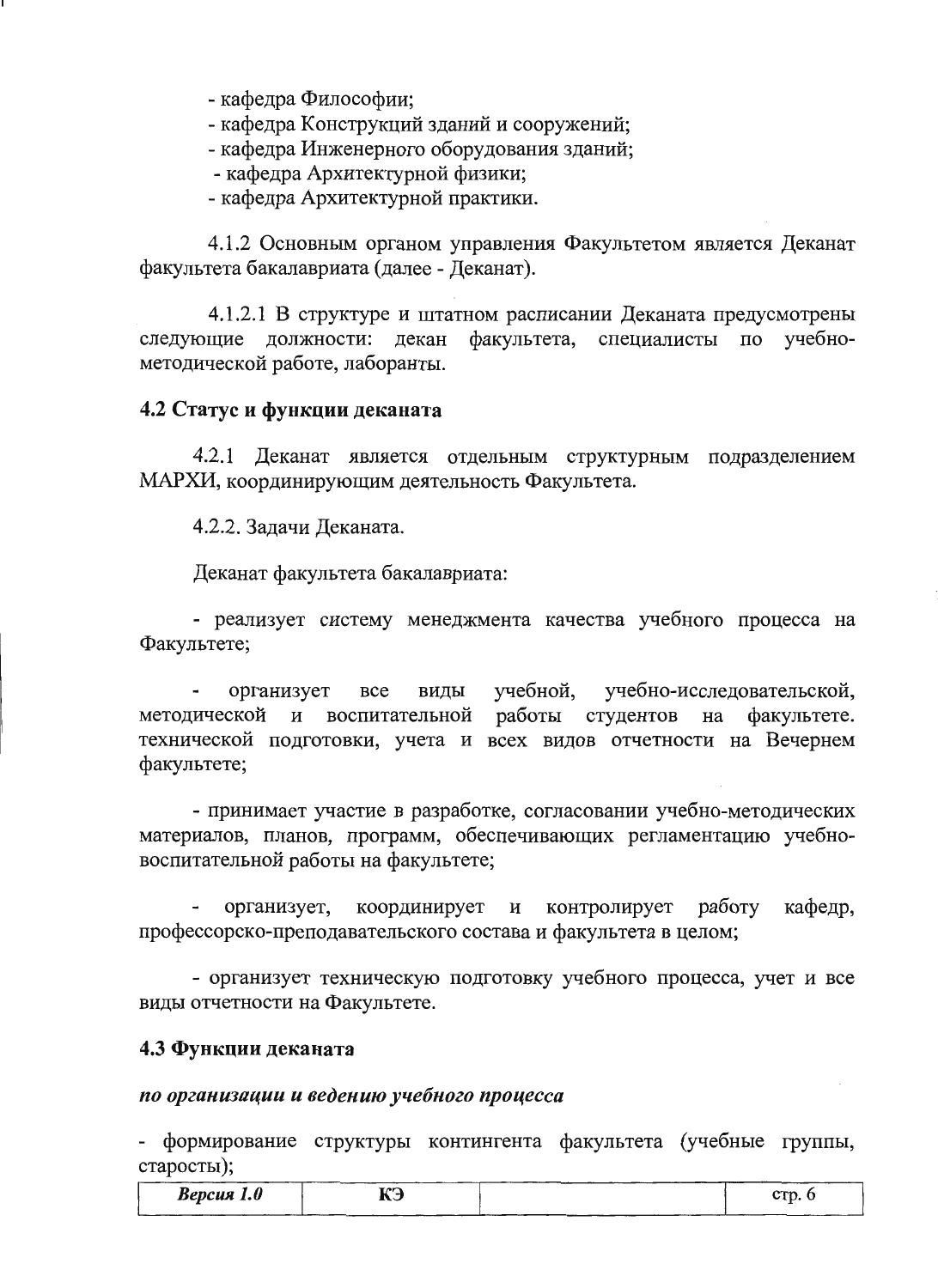- мониторинг движения контингента студентов;

- оформление, выдача и ведение текущей документации (студенческие билеты, зачетные книжки, учебные карты студентов);

- оформление и выдача документов государственного образца совместно с управлением кадром, учебным отделом и кафедрами в соответствии с локальными нормативными актами МАРХИ;

- участие в составлении учебного расписания, расписания консультаций, текущих экзаменов, зачетов и сдачи академических задолженностей;

- организация учета успеваемости студентов, анализ результатов сдачи зачетов и экзаменов и совместная работа с кафедрами и иными совершенствованию структурными подразделениями  $\Pi$ <sup>O</sup> организации системы учета;

- информирование студентов по учебным, организационным, методическим и иным вопросам (информации я на стенде деканата комн. И на проектных кафедрах, доведение до студентов информации в группах письменно и устно, проведение бесед в деканате, по телефону);

- контроль соблюдения студентами академических правили правил внутреннего распорядка МАРХИ;

- подготовка проектов приказов ректора о переводе студентов с курса на курс, об отчислении, о восстановлении, о переводе на другую форму обучения, о предоставлении академического отпуска и др.;

- участие в планировании и организации внеаудиторной работы со студентами (культурно-массовые мероприятия, творческие группы, спортивные секции и др.);

- участие в организации прохождения учебного процесса;

# По работе с лицами, восстановившимися в МАРХИ или пришедшими из других вузов

организация студентов факультета приема  $\bf{B}$ число лиц, восстанавливающихся в МАРХИ или переводящихся из других вузов;

- организация процессов ликвидации разницы в учебных планах МАРХИ и других вузов для лиц, желающих поступить на обучение в МАРХИ;

- ведение оперативного учета лиц, поступивших на обучение в МАРХИ через восстановление или перевод;

| <b>Версия</b> 1.0 | TAM<br>--<br>-- | ----------<br>---- | $\alpha$<br>ーー・トレ・ |
|-------------------|-----------------|--------------------|--------------------|
|                   |                 |                    |                    |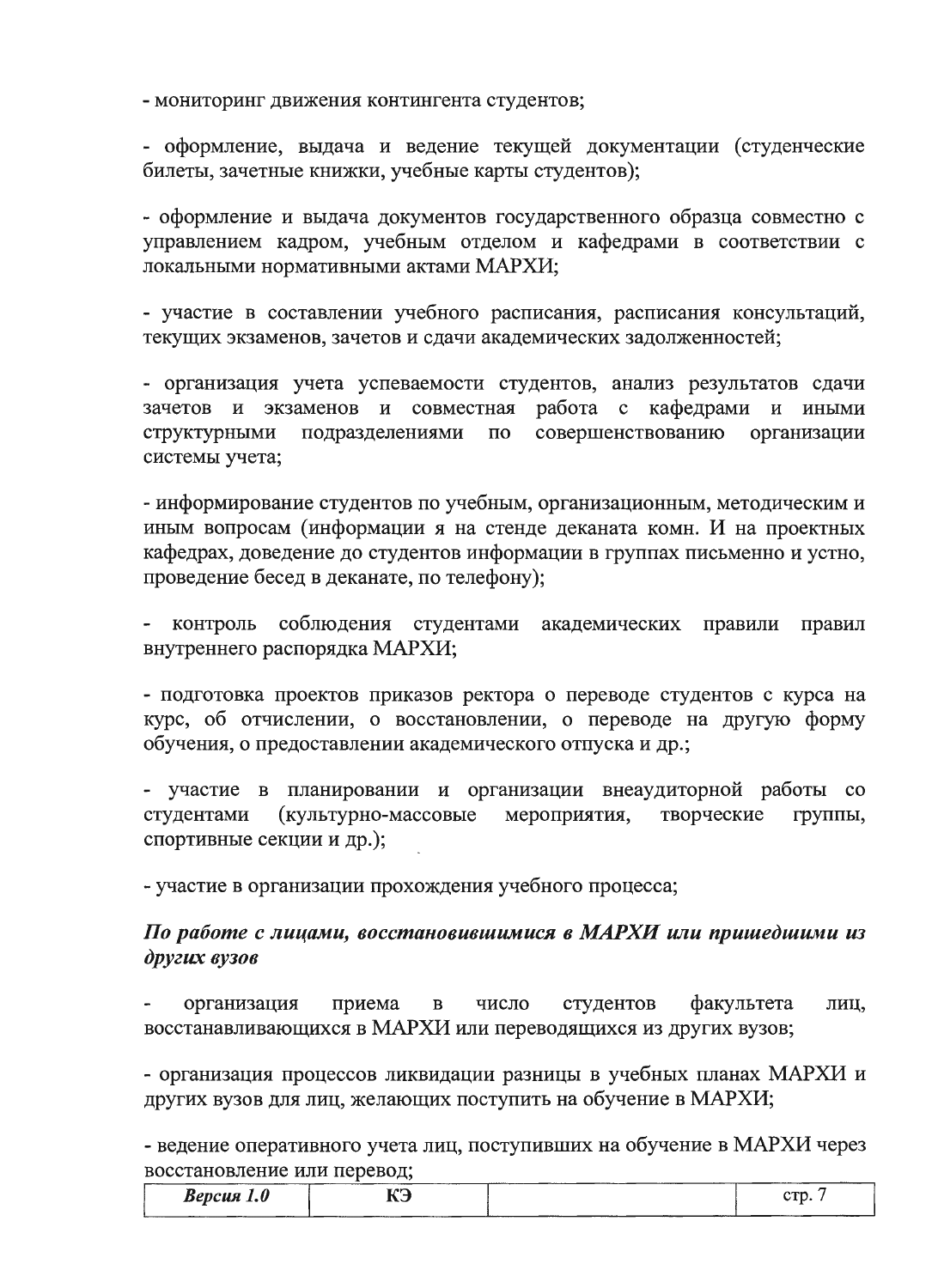# По организации методической работы на факультете

- разработка организационно-методических материалов, обеспечивающих регламентацию учебно-воспитательной работы на факультете;

- участие в формировании учебных планов по направлениям подготовки бакалавров  $\, {\bf B}$  $\mathbf c$ федеральными государственными соответствии образовательными стандартами;

координация кафедр и иных подразделений вуза  $\Pi$ O вопросам методического обеспечения учебного процесса и совершенствования учебнометодических комплексов дисциплин;

# по организации и координации работы кафедр и ППС

- участие в разработке и согласовании рабочих учебных планов, а также контроль их исполнения (совместно с кафедрами и учебным отделом);

- организации документооборота между факультетом и иными структурными соблюдения сроков подразделениями института, а также контроль предоставления и качества исполнения документов;

- контроль исполнения графика учебного процесса и расписания занятий, сессий кафедрами и отдельными преподавателями;

- своевременное доведение до кафедр сводных результатов проведения текущего контроля успеваемости (контрольные недели) и результатов сессии для совместного принятия решений о повышении качества учебного процесса;

- рассмотрение индивидуальных планов учебной и методической работы преподавателей, обеспечивающих учебный процесс на Факультете.

4.4 Функции кафедр, учебно-методических кабинетов, лабораторий при кафедрах, входящих в состав факультета - прописаны в соответствующих Положениях о структурных подразделениях.

# 5. Совет факультета

### 5.5.1 Обшие положения

Коллегиальным органом управления Факультетом Совет является факультета, состав которого утверждается Ученым советом МАРХИ.

| <b>Версия</b> 1.0 | КЭ<br>--- | ctp. 8 |
|-------------------|-----------|--------|
|                   |           |        |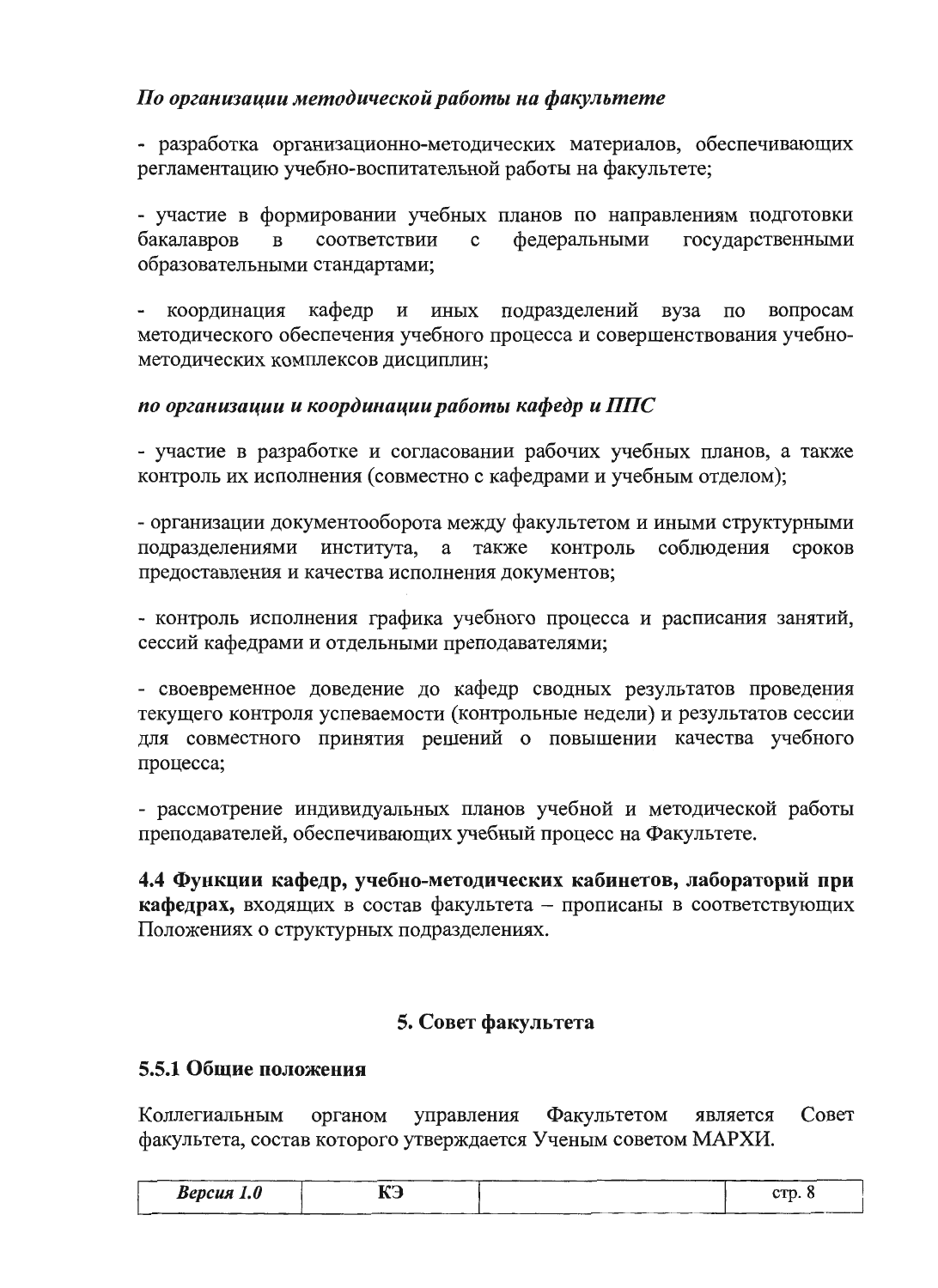В состав Совета факультета входит по должности Декан факультета и заведующие кафедрами. Остальные члены Совета факультета избираются на заседаниях кафедр МАРХИ, входящих в состав Факультета.

# 5.5.2. Задачи Совета факультета

Совет факультета определяет стратегию проведения всех видов учебной, научной, учебно-исследовательской, методической и воспитательной работы на Факультете.

# 5.5.3. Порядок работы Совета факультета

Актуальные вопросы учебной, научно-методической, учебно-воспитательной и внеучебной деятельности Факультета рассматриваются на заседаниях Совета Факультета, проводимых не реже одного раза в семестр.

Повестка Совета ЛНЯ заселания Факультета определяется леканом Факультета и доводится до сведения членов совета не позднее, чем за неделю до заседания.

обсуждение Совета Вопросы, выносимые на членами факультета, включаются в повестку заседания, если за них проголосовало более половины членов совета.

Заседание Совета факультета считается правомочным, если в нем участвует не менее 2/3 списочного состава.

Решение Совета факультета считается принятым, если за него проголосовали более 50% присутствующих на заселании. Заседание совета факультета оформляется протоколом, который подписывается деканом факультета и секретарем.

Деятельность Совета факультета определяется планом, утверждаемым на первом заседании Совета каждого учебного года.

### 6. Перечень документов, записей и данных по качеству факультета

- 6.1. Номенклатура дел факультета
- 6.2. Положение о факультете

#### 6.3. Политика и цели в области качества

| --------<br><b>Версия</b><br>UA 1.0<br>-- - 1<br>$\overline{\phantom{a}}$ | ----------<br>TAM<br>11 J | $\sim$ mes<br>- |
|---------------------------------------------------------------------------|---------------------------|-----------------|
|                                                                           |                           |                 |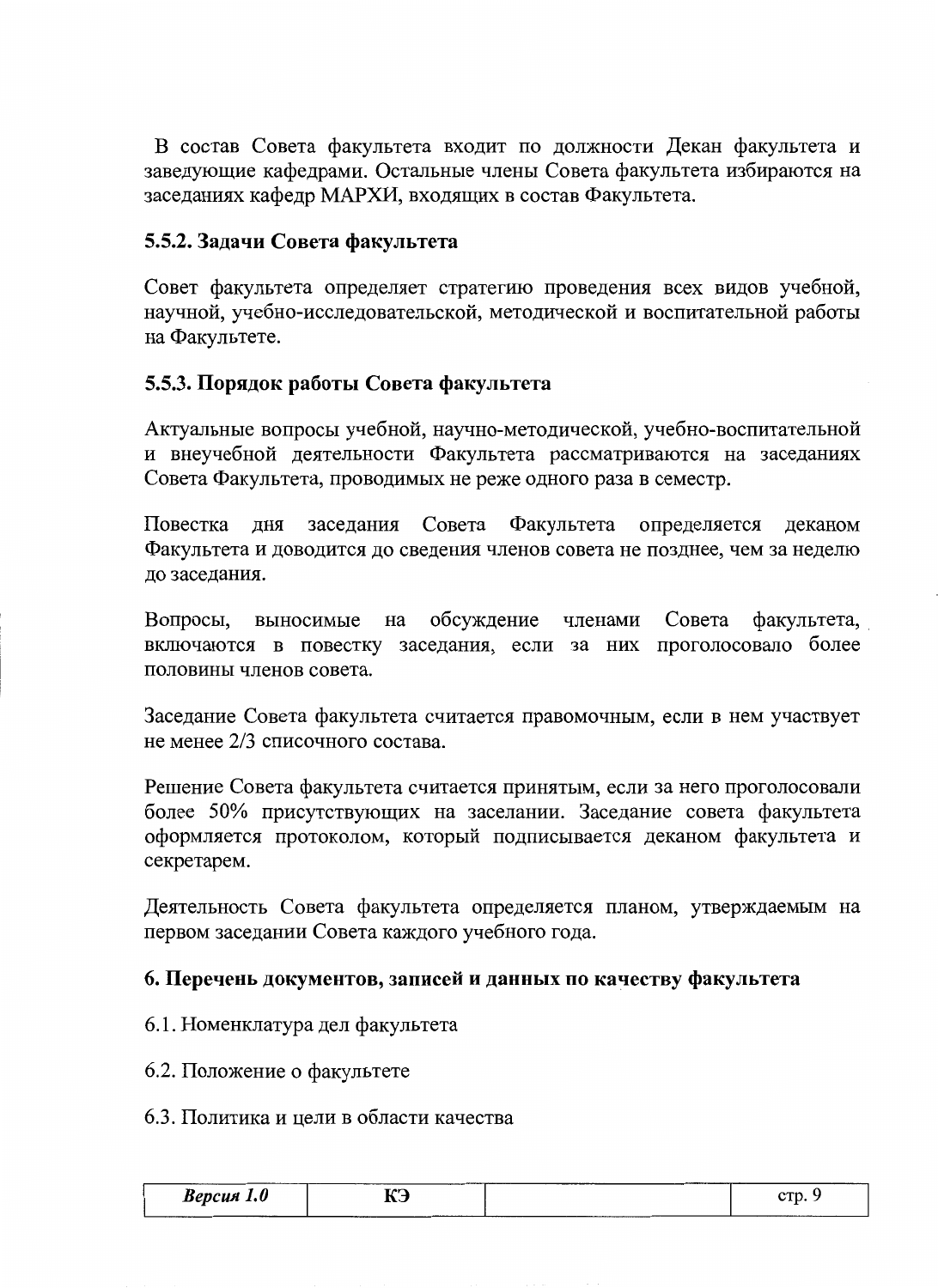6.4. Должностные инструкции персонала (с разделом об обязанностях в области качества)

6.5. Документы по планированию деятельности подразделения (планы всех видов).

6.6. Перечень нормативной и технической документации (со сведениями об изменениях) и собственно документация.

6.7. Перечень видов записей и данных по качеству подразделения и собственно записи и данные.

6.8. Перечень оборудования.

6.9. Результаты внутренних и внешних аудитов СМК, проведенных в подразделении, и выполнение корректирующих и предупреждающих действий.

### 7. Взаимодействие с другими подразделениями МАРХИ

7.1. Факультет при реализации своей деятельности взаимодействует с другими подразделениями МАРЗИ по обеспечению образовательного процесса, организации научно-исследовательской и хозяйственной работы.

7.2. Факультет принимает к исполнению в части, касающейся его деятельности, все приказы по МАРХИ.

7.3. Взаимодействие с Ученым советом МАРХИ, научно-методическим советом института осуществляется по всем вопросам учебно-научной, воспитательной, кадровой работы и конкурсного замещения должностей профессорско-преподавательского состава.

7.4. Факультет принимает к исполнению все решения Ученого совета МАРХИ.

7.5. Деканат организует и координирует учебную работу на факультете:

Представляет на кафедры: списки студентов по учебным группам, зачетные и экзаменационные ведомости, распоряжения декана факультета по учебной деятельности, документы организационного характера.

Проводит совместно с кафедрами анализ результатов сдачи зачетов и экзаменов и определяет меры по повышению успеваемости студентов;

| Версия 1.0 | $\mathbf{r}$<br><b>KJ</b> | crp. |
|------------|---------------------------|------|
|            |                           |      |